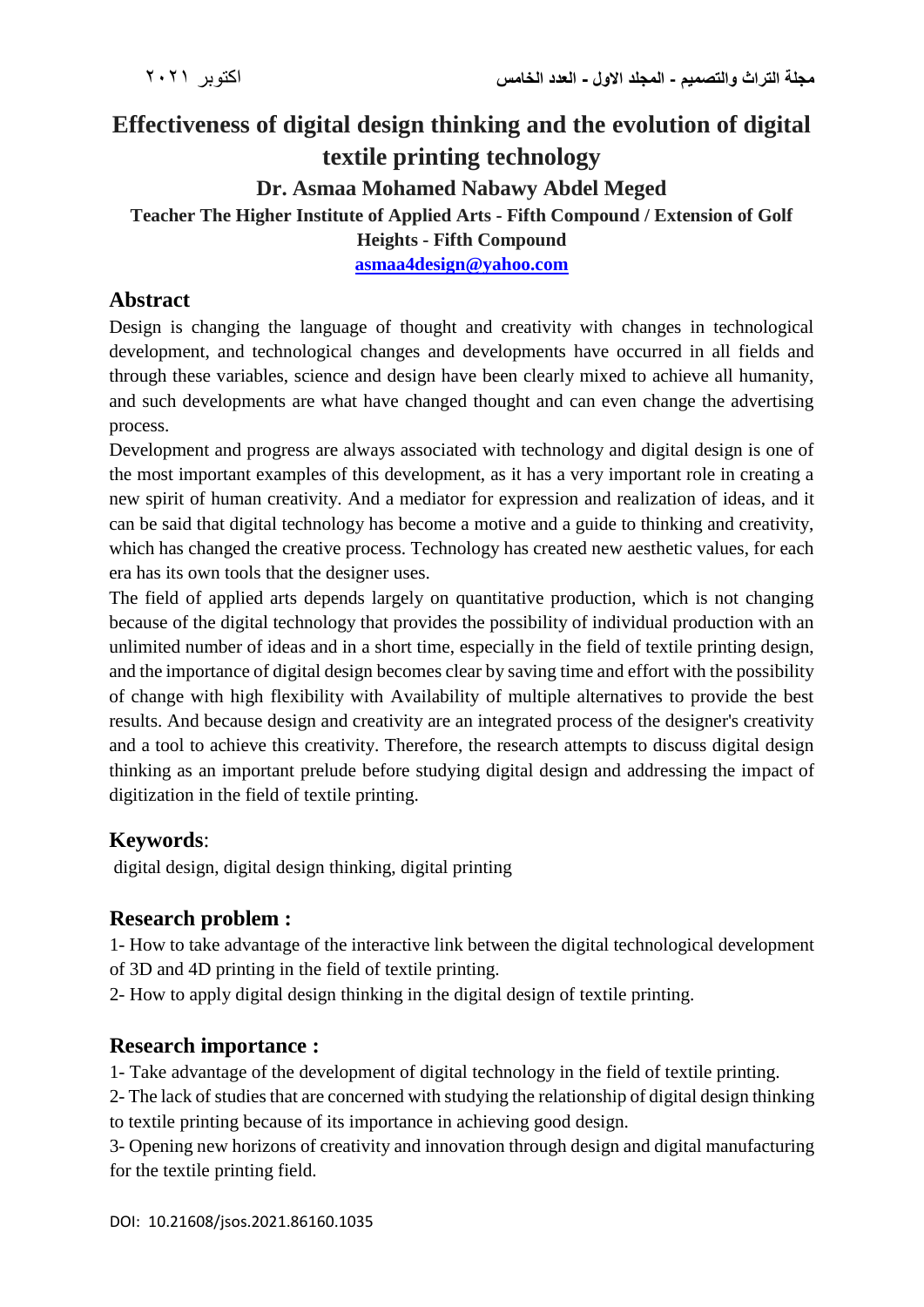## **Research Aims :**

1- A study of digital design thinking and its relationship to digital design for textile printing.

2- Studying digital printing technology.

3- Studying the development of digital design as a method of design and implementation.

## **Research Hypotheses :**

The research assumes:

1- The digital development witnessed in the field of design and printing has a positive impact on the development and modernization of textile printing

2- Digital determinants enrich the creative and innovative aspect of textile printing design.

3- Studying digital design thinking as a scientific method that enables the textile designer to reach the optimal design.

#### **Research limits:**

Objective limits:

study the digital design thinking and its impact on digital design and tracking the development of digital 3D printing technology.

Time limits:

digital design and digital 3D printing after 2014.

## **Research Methodology**:

The research follows the descriptive approach to track digital design thinking and technological development in textile printing.

The researcher believes that the textile printing designer should link the trends of future markets and digital technology, which is achieved when understanding, studying and applying the concept and method of digital design thinking based on specific foundations and steps that reach the designer in the end to achieve optimal design consistent with future developments in technology and design.

The future is closer than we imagine, and the textile printing designer must identify all the rapid developments that have become closely related to the interests and needs of the consumer. And achieve its requirements, especially since digital technology, which achieves all the requirements, is widely available and developed, while we explore 4D printing, the textile designer must change the ways in which he designs to keep pace with digital technological developments.

Also, by linking the conceptual content of digital design thinking and the educational principles of digital design, it is possible to build important educational content that supports digital design as a concept and as an innovative and different method, and by clarifying the conceptual structure of digital design and the integration and interaction of technological content with it, innovation and experimentation can be achieved perfectly supported by advanced digital technology The 3D and 4D printing.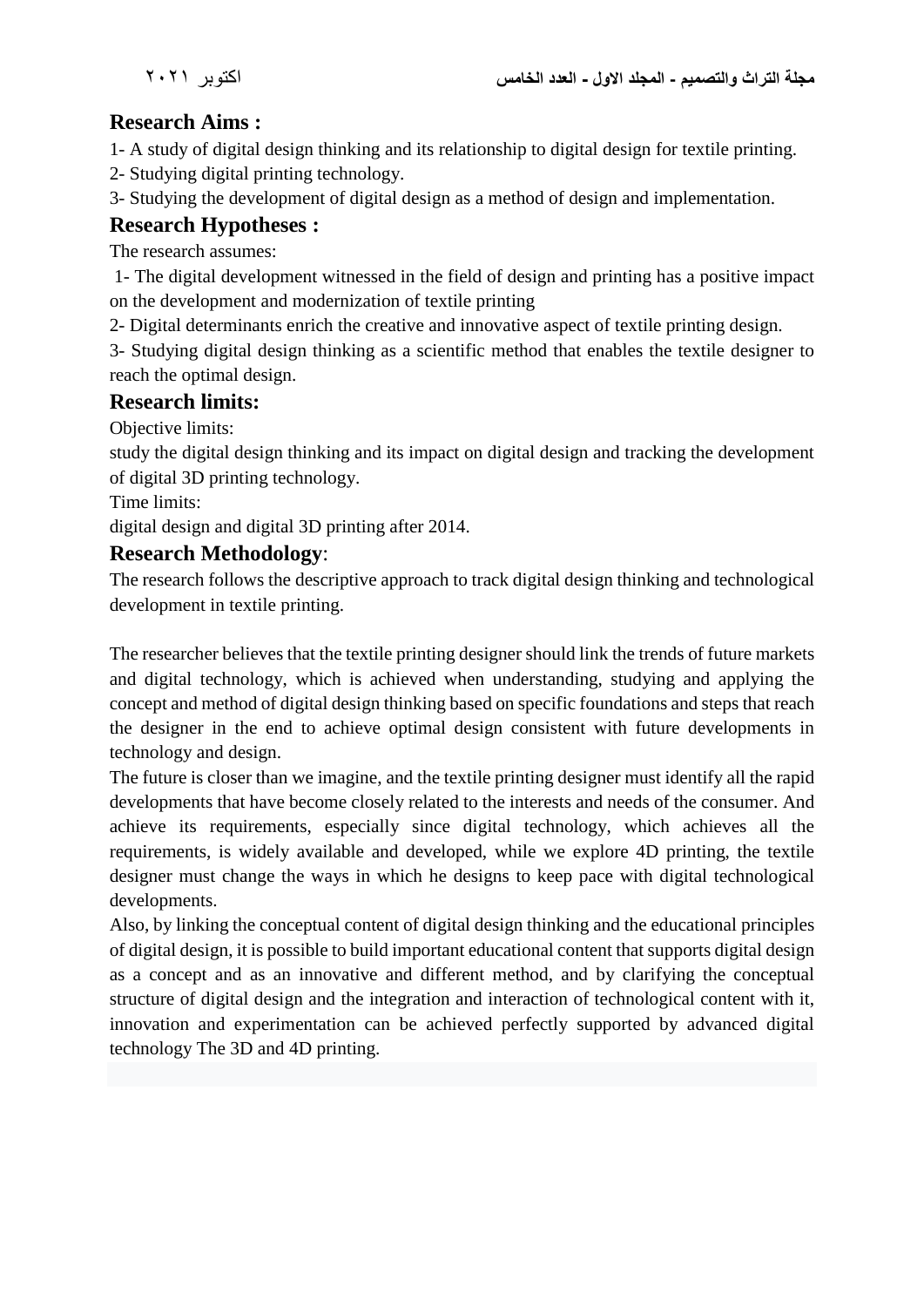## **Research Results:**

1- The interaction between the designer and digital technology creates a new and innovative technological and design field.

2- Studying digital design thinking is an essential and important step to reach the optimal digital design.

3- Studying the development of digital technology motivates the textile printing designer for digital creative thinking and understanding the requirements of the future consumer.

## **Recommendations:**

1- Interest in studying computer programs as design courses, as well as studying the history of digital design.

2- The necessity of paying attention to studying digital design thinking as an important prelude to understanding digital design based on methodology and science.

3- The necessity of following the technological developments of digital printing in order to find out its latest developments and benefit from them and to find out the latest developments in digital printing.

4- The necessity of studying the consumer, his passion and his needs, because he has become a partner in the design process and production alike.

## **References:**

Abo hgla, Hanen Ebrahim – Elgabory , Satar Gabar Bakr : Eltasmem Elracamy W Doro Fi Elamara W Elfnon Elislamia Fi Elordon , Gamat Elolom Elislamia Elalamia , Colet Eldrasat Elolya , Oman , Elordon , Dar Elmonzma , ELadad 20 , October, 2017.

Mostfa , Ahmed Wahed : Elhasbat Fi Elfan W Eltasmem , Selslat Esdarat Necabt Elmosamemen , Elcahra, 2005.

Mostfa, Abdel Khalek Mostfa : Enekas Elnazrea Elmethalia WEltahdd Elrakamy Ala Elfnon Eltatbikia Elmoasra , Megalt Elemara W Elfnon W Elolom Elensania , Elmogalad Elkhames , Eladad Elrabea W Elashron , Noveber , 2020.

Emad Sahy, Nomer : Gadel Eltaknia Fi Gamalit Elfan Elracamy , Resalet Magester Gher Manshora , Gamet Babel , Colet Elfnon Elgamela , 2008.

<http://fac.ksu.edu.sa/laharkan/blog/24711>

Abel Rahman Elharkan , Lama :El fan Elracami , Colet Eltarbia , Kesm Eltarbia Elfania , Gamet Elmalek Soud .

6-CHIU, MAO-LIN : THE JUMP OF DIGITAL DESIGN THINKING, Department of Architecture, National Cheng Kung University, Taiwan , 2006, P.27-36.

[https://www.semanticscholar.org/paper/THE-JUMP-OF-DIGITAL-DESIGN-](https://www.semanticscholar.org/paper/THE-JUMP-OF-DIGITAL-DESIGN-THINKING%3A-Overviews-of-Chiu/50fb26749b5827a2ee394f7aa485b7d0d2ef1f42)

[THINKING%3A-Overviews-of-Chiu/50fb26749b5827a2ee394f7aa485b7d0d2ef1f42](https://www.semanticscholar.org/paper/THE-JUMP-OF-DIGITAL-DESIGN-THINKING%3A-Overviews-of-Chiu/50fb26749b5827a2ee394f7aa485b7d0d2ef1f42)

[http://papers.cumincad.org/data/works/att/caadria2006\\_027.content.pdf](http://papers.cumincad.org/data/works/att/caadria2006_027.content.pdf)

Couchot et Hillaire ; l"art numerique comment la technologie vent au monde de l"art ; Edition Flammarion, Paris , 2003 .

Bradshaw S, Bowyer A, Haufe P. The intellectual property implications of lowcost 3D printing. ScriptEd , 2010.

Brown, T., Change by Design: How design thinking transforms organizations and